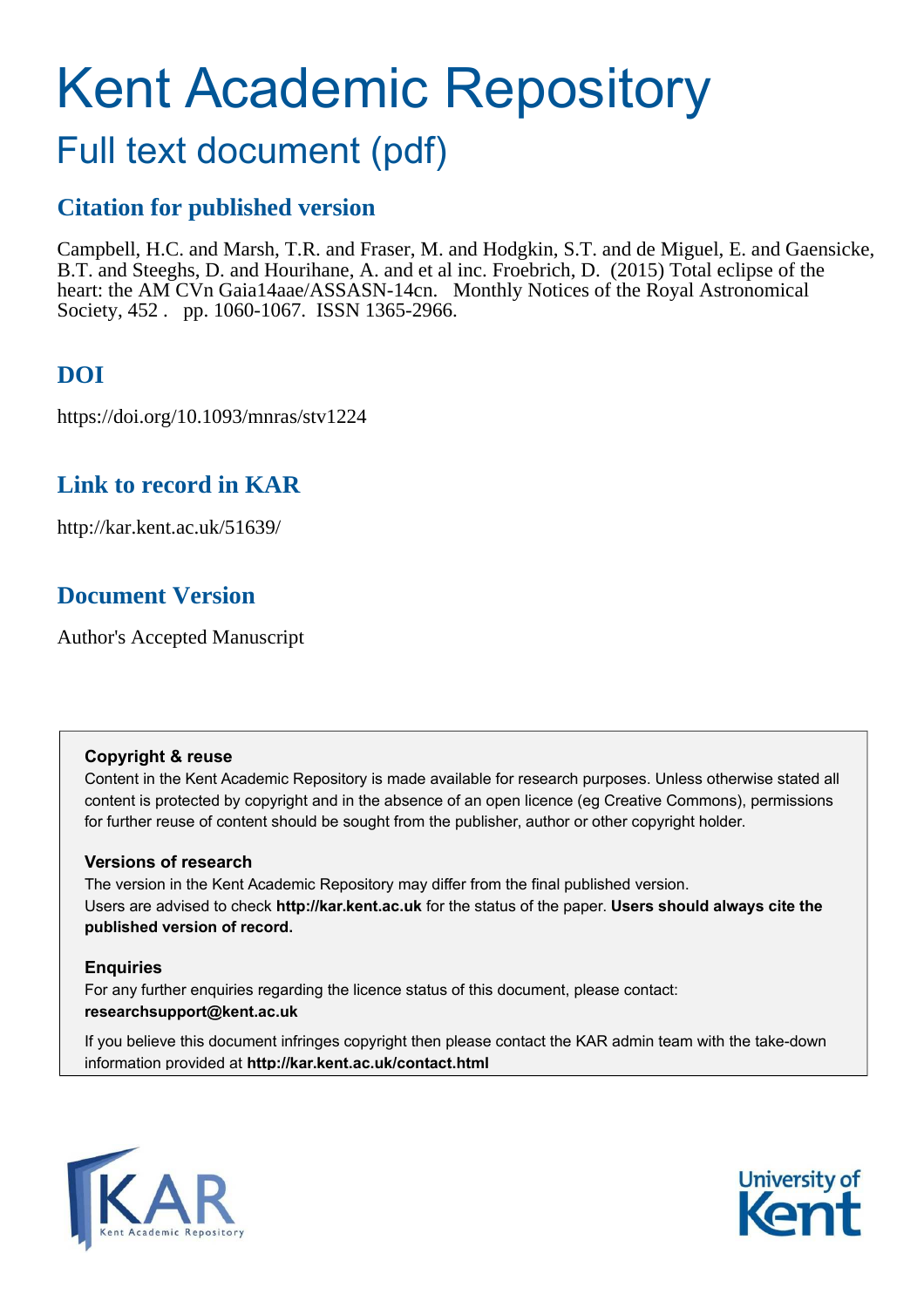## Total eclipse of the heart: The AM CVn Gaia14aae / ASSASN-14cn

H. C. Campbell<sup>1\*</sup>, T. R. Marsh<sup>2</sup>, M. Fraser<sup>1</sup>, S.T. Hodgkin<sup>1</sup>, E. de Miguel<sup>3,4</sup>, B. T. Gänsicke<sup>2</sup>, D. Steeghs<sup>2</sup>, A. Hourihane<sup>1</sup>, E. Breedt<sup>2</sup>, S. P. Littlefair<sup>5</sup>, S. E. Koposov<sup>1</sup>, Ł. Wyrzykowski<sup>6,1</sup>, G. Altavilla<sup>7</sup>, N. Blagorodnova<sup>1</sup>, G. Clementini<sup>7</sup>, G. Damljanovic<sup>8</sup>, A. Delgado<sup>1</sup>, M. Dennefeld<sup>9</sup>, A. J. Drake<sup>10</sup>, J. Fernández-Hernández<sup>1</sup>, G. Gilmore<sup>1</sup>, R. Gualandi<sup>7</sup>, A. Hamanowicz<sup>6</sup>, B. Handzlik<sup>6</sup>, L. K. Hardy<sup>5</sup>, D. L. Harrison<sup>1,11</sup>, K. Iłkiewicz<sup>6</sup>, P. G. Jonker<sup>12,13</sup>, C. S. Kochanek<sup>14,15</sup>, Z. Kołaczkowski<sup>16</sup>, Z. Kostrzewa-Rutkowska<sup>6</sup>, R. Kotak<sup>17</sup>, G. van Leeuwen<sup>1</sup>, G. Leto<sup>18</sup>, P. Ochner<sup>19</sup>, M. Pawlak<sup>6</sup>, L. Palaversa<sup>20</sup>, G. Rixon<sup>1</sup>, K. Rybicki<sup>6</sup>, B. J. Shappee<sup>21</sup>, S. J. Smartt<sup>17</sup>, M. A. P. Torres<sup>12,13</sup>, L. Tomasella<sup>19</sup>, M. Turatto<sup>19</sup>, K. Ulaczyk<sup>6,2</sup>, S. van Velzen<sup>22</sup>, O. Vince<sup>8</sup>, N. A. Walton<sup>1</sup>, P. Wielgórski<sup>6</sup>, T. Wevers<sup>13</sup>, P. Whitelock<sup>23,24</sup>, A. Yoldas<sup>1</sup>, F. De Angeli<sup>1</sup>, P. Burgess<sup>1</sup>, G. Busso<sup>1</sup>, R. Busuttil<sup>25</sup>, T. Butterley<sup>26</sup>, K. C. Chambers<sup>27</sup>, C. Copperwheat<sup>28</sup>, A. B. Danilet<sup>29</sup>, V. S. Dhillon<sup>5</sup>, D. W. Evans<sup>1</sup>, L. Eyer<sup>20</sup>, D. Froebrich<sup>30</sup>, A. Gomboc<sup>31</sup>, G. Holland<sup>1</sup>, T. W.-S. Holoien<sup>15</sup>, J. F. Jarvis<sup>25</sup>, N. Kaiser<sup>27</sup>, D. A. Kann<sup>32</sup>, D. Koester<sup>33</sup>, U. Kolb<sup>25</sup>, S. Komossa<sup>34</sup>, E. A. Magnier<sup>27</sup>, A. Mahabal<sup>10</sup>, J. Polshaw<sup>17</sup>, J. L. Prieto<sup>35,36</sup>, T. Prusti<sup>37</sup>, M. Riello<sup>1</sup>, A. Scholz<sup>38</sup>,  $G.$  Simonian<sup>15</sup>, K. Z. Stanek<sup>15</sup>, L. Szabados<sup>39</sup>, C. Waters<sup>27</sup>, R. W. Wilson<sup>26</sup><sup>1</sup>*Institute of Astronomy, University of Cambridge, Madingley Road, Cambridge, CB3 0HA, UK Department of Physics, University of Warwick, Gibbet Hill Road, Coventry, CV4 7AL, UK CBA (Huelva), Observatorio del CIECEM, Matalascanas, E-21076 Almonte, Huelva, Spain ˜ Departamento de F´ısica Aplicada, Universidad de Huelva, E-21071 Huelva, Spain Department of Physics and Astronomy, University of Sheffield, Sheffield S3 7RH, UK Warsaw University Astronomical Observatory, Al. Ujazdowskie 4, 00-478 Warszawa, Poland INAF, Osservatorio Astronomico di Bologna, I-40127 Bologna, Italy Astronomical Observatory, Volgina 7, 11060 Belgrade 38, Serbia Sorbonne Universites, UPMC Universite Paris 6 et CNRS, UMR 7095, Institut d'Astrophysique de Paris, 98 bis Bd. Arago, F-75014 Paris, France. ` California Institute of Technology, 1200 E. California Blvd, CA 91225, USA Kavli Institute for Cosmology Cambridge, Madingley Road, Cambridge, CB3 0HA, U.K SRON, Netherlands Institute for Space Research, Sorbonnelaan 2, NL-3584 CA, Utrecht, The Netherlands Dept. of Astrophysics, IMAPP, Radboud University Nijmegen, Heyendaalseweg 135, 6525 AJ, Nijmegen, The Netherlands Center for Cosmology and AstroParticle Physics (CCAPP), The Ohio State University, 191 W. Woodruff Ave., Columbus, OH 43210, USA Department of Astronomy, The Ohio State University, 140 West 18th Avenue, Columbus, OH 43210, USA Instytut Astronomiczny, Uniwersytet Wrocławski, Kopernika 11, 51-622 Wrocław, Poland Astrophysics Research Centre, School of Mathematics and Physics, Queen's University Belfast, Belfast BT7 1NN, UK INAF - Osservatorio Astrofisico di Catania, Via Santa Sofia 78, I-95123 Catania, Italy INAF, Osservatorio Astronomico di Padova, I-35122 Padova, Italy* <sup>20</sup>Observatoire astronomique de l'Université de Genève, 51 chemin des Maillettes, CH-1290 Sauverny, Switzerland *Carnegie Observatories, 813 Santa Barbara Street, Pasadena, California 91101, USA Department of Physics and Astronomy, The Johns Hopkins University, Baltimore, MD 21218, USA South African Astronomical Observatory, P.O. Box 9, 7935 Observatory, South Africa Astronomy, Cosmology and Gravity Centre, Astronomy Department, University of Cape Town, 7701 Rondebosch, South Africa Department of Physical Sciences, The Open University, Walton Hall, Milton Keynes MK7 6AA, UK Centre for Advanced Instrumentation, Department of Physics, University of Durham, South Road, Durham, DH1 3LE, UK Institute for Astronomy, University of Hawaii at Manoa, Honolulu, HI 96822, USA Astrophysics Research Institute, Liverpool John Moores University, IC2, Liverpool Science Park, 146 Brownlow Hill, Liverpool, L3 5RF, UK Department of Physics and Astronomy, Washington State University, 1245 Webster Hall, Pullman WA 99164, USA Centre for Astrophysics & Planetary Science, The University of Kent, Canterbury, Kent CT2 7NH, UK Faculty of Mathematics and Physics, University of Ljubljana, Jadranska ulica 19, 1000 Ljubljana, Slovenia Thuringer Landessternwarte Tautenburg, Sternwarte 5, D-07778 Tautenburg, Germany ¨*

- *Institut fur Theoretische Physik und Astrophysik, University of Kiel, D-24098 Kiel, Germany ¨*
- <sup>34</sup>Max-Planck-Institut für Radioastronomie, Auf dem Hügel 69, D-53121 Bonn, Germany
- *Nucleo de Astronom ´ ´ıa de la Facultad de Ingenier´ıa, Universidad Diego Portales, Av. Ejercito 441, Santiago, Chile ´*

*Millennium Institute of Astrophysics, Santiago, Chile*

& TRAS, MNRAS 000, 2013 *I, PO Box 299, 2200 AG Noordwijk, The Netherlands*<br><sup>38</sup> School of Physics and Astronomy, University of St Andrews, North Haugh, St Andrews KY16 9SS, UK

*Konkoly Observatory of the Hungarian Academy of Sciences, Budapest, Hungary*

*ESA, ESTEC, Keplerlaan 1, PO Box 299, 2200 AG Noordwijk, The Netherlands*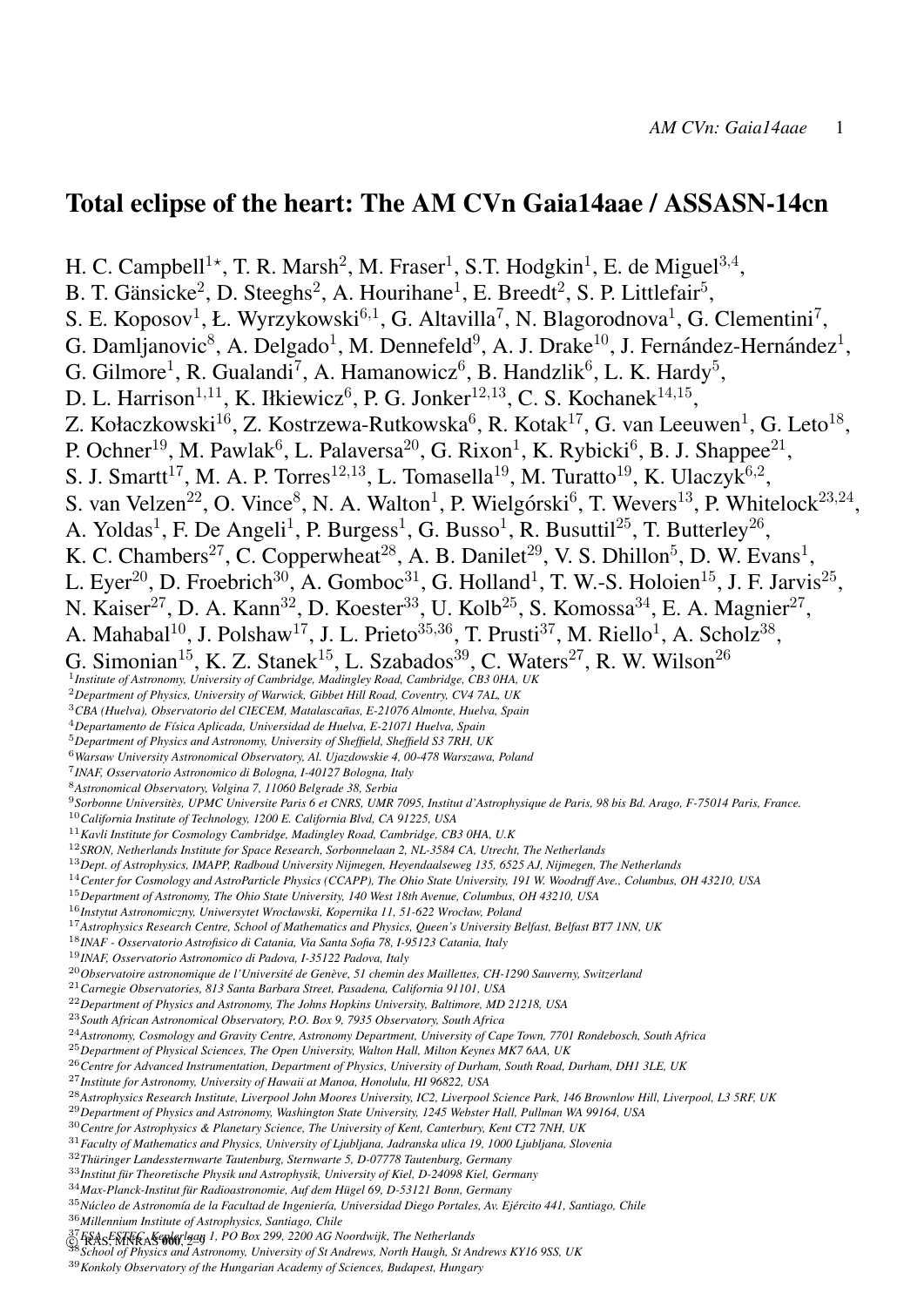#### ABSTRACT

We report the discovery and characterisation of a deeply eclipsing AM CVn-system, Gaia14aae (= ASSASN-14cn). Gaia14aae was identified independently by the All-Sky Automated Survey for Supernovae and by the Gaia Science Alerts project, during two separate outbursts. A third outburst is seen in archival Pan-STARRS-1 and ASAS-SN data. Spectroscopy reveals a hot, hydrogen-deficient spectrum with clear double-peaked emission lines, consistent with an accreting double degenerate classification. We use follow-up photometry to constrain the orbital parameters of the system. We find an orbital period of 49.71 min, which places Gaia14aae at the long period extremum of the outbursting AM CVn period distribution. Gaia14aae is dominated by the light from its accreting white dwarf. Assuming an orbital inclination of 90◦ for the binary system, the contact phases of the white dwarf lead to lower limits of 0.78  $M_{\odot}$  and 0.015  $M_{\odot}$  on the masses of the accretor and donor respectively and a lower limit on the mass ratio of 0.019. Gaia14aae is only the third eclipsing AM CVn star known, and the first in which the WD is totally eclipsed. Using a helium WD model, we estimate the accretor's effective temperature to be  $12900 \pm 200$  K. The three outburst events occurred within 4 months of each other, while no other outburst activity is seen in the previous 8 years of CRTS, Pan-STARRS-1 and ASAS-SN data. This suggests that these events might be rebrightenings of the first outburst rather than individual events.

Key words: Cataclysmic Variable: general, Binaries: eclipsing

#### 1 INTRODUCTION

AM Canum Venaticorum (AM CVn) stars are a rare class of compact hydrogen-deficient interacting binaries, comprised of white dwarfs (WDs) accreting He-rich material from low mass degenerate or semi-degenerate companions (see Nelemans 2005; Solheim 2010, for recent reviews). The orbital periods of these systems range from 5 to 65 min. This implies highly evolved components and makes them, along with their ultra-compact X-ray binary equivalents, one of the most compact classes of binary system known. The prototype system for the class of object was discovered in 1967, and has an orbital period of 17 min (Smak 1967; Paczynski 1967). Since then, 43 confirmed AM CVn systems have been discovered (Levitan et al. 2015). Not only are these systems interesting as one of the possible end points for binary WD evolution (Nelemans et al. 2001), they are also potentially strong sources of gravitational wave emission due to their compact configurations (Nelemans 2003), and they may be the progenitors of peculiar "dot Ia" supernovae (Solheim & Yungelson 2005; Bildsten et al. 2007; Inserra et al. 2015).

As binaries, AM CVn systems can yield detailed information on the masses and radii of the two components if eclipses and radial velocity variations can be observed. Eclipsing systems in particular offer the possibility of measuring full system parameters, including inclination and component masses, from time-series photometry alone. The most robust results come from systems in which the white dwarf is totally eclipsed. The extreme mass ratios of AM CVns mean that the likelihood of observing such systems is low and currently only two eclipsing AM CVn systems are known. SDSSJ0926+3624 was the first eclipsing AM CVn star to be discovered (Anderson et al. 2005; Copperwheat et al. 2011; Szypryt et al. 2014), however its WD is only partially eclipsed. A second partial eclipser (PTF1 J191905.19+481506.2, Levitan et al. 2014) was recently discovered, but it only eclipses the edge of the disc and not the WD, and so cannot be used for parameter determination.

Determining the nature of the secondary (donor) star is critical

to our understanding of the past evolution of the system, since the three binary evolution channels proposed to form AM CVn stars are best distinguished by the state of the donor star at the onset of mass transfer. If the primary WD is accreting from another Herich WD, the binary must have undergone two common envelope events in the past to reduce it to the observed compact configuration. This is known as the double degenerate channel (Paczynski 1967; Faulkner et al. 1972). Alternatively, if the donor is not fully degenerate at the time when it leaves the second common envelope, the donor will be more massive than in the case of the double-degenerate channel. Mass loss will cause it to become increasingly degenerate as the binary evolves (Savonije et al. 1986; Iben & Tutukov 1987). At the longest observed orbital periods (i.e., the oldest AM CVn systems), the two channels become indistinguishable. The donor is predicted to reach the same near-zero temperature, low entropy configuration in both cases (Deloye et al. 2007). A third possibility is that the binary may start mass transfer as a hydrogen-rich cataclysmic variable. Such a system could evolve to an AM CVn star if the donor star had already started to evolve by the time mass transfer starts, and results in a hotter, more massive donor star and traces of hydrogen may be expected in such systems (Podsiadlowski et al. 2003).

In this paper, we present follow-up observations and preliminary modelling of the AM CVn system Gaia14aae ( $RA =$ 16:11:33.97, Dec= +63:08:31.8, Rixon et al. 2014). Gaia14aae was first detected in outburst by the All-Sky Automated Survey for Supernovae (ASAS-SN, Shappee et al. 2014) at  $V = 13.6$  on 2014 June 14, who gave it the designation ASASSN-14cn. This was before the formal start of the Gaia Science Alerts project. However, about 2 months later, Gaia14aae underwent a second outburst, which was detected by Gaia on 2014 August 11 at  $G = 16.04$ , during the science commissioning phase. As this was significantly (1.52 mag) brighter than the historic Gaia magnitude of the source at this position, it was identified and announced as a Gaia science  $\text{alert}^1$ .

Gaia14aae was discovered as part of the Gaia Science Alerts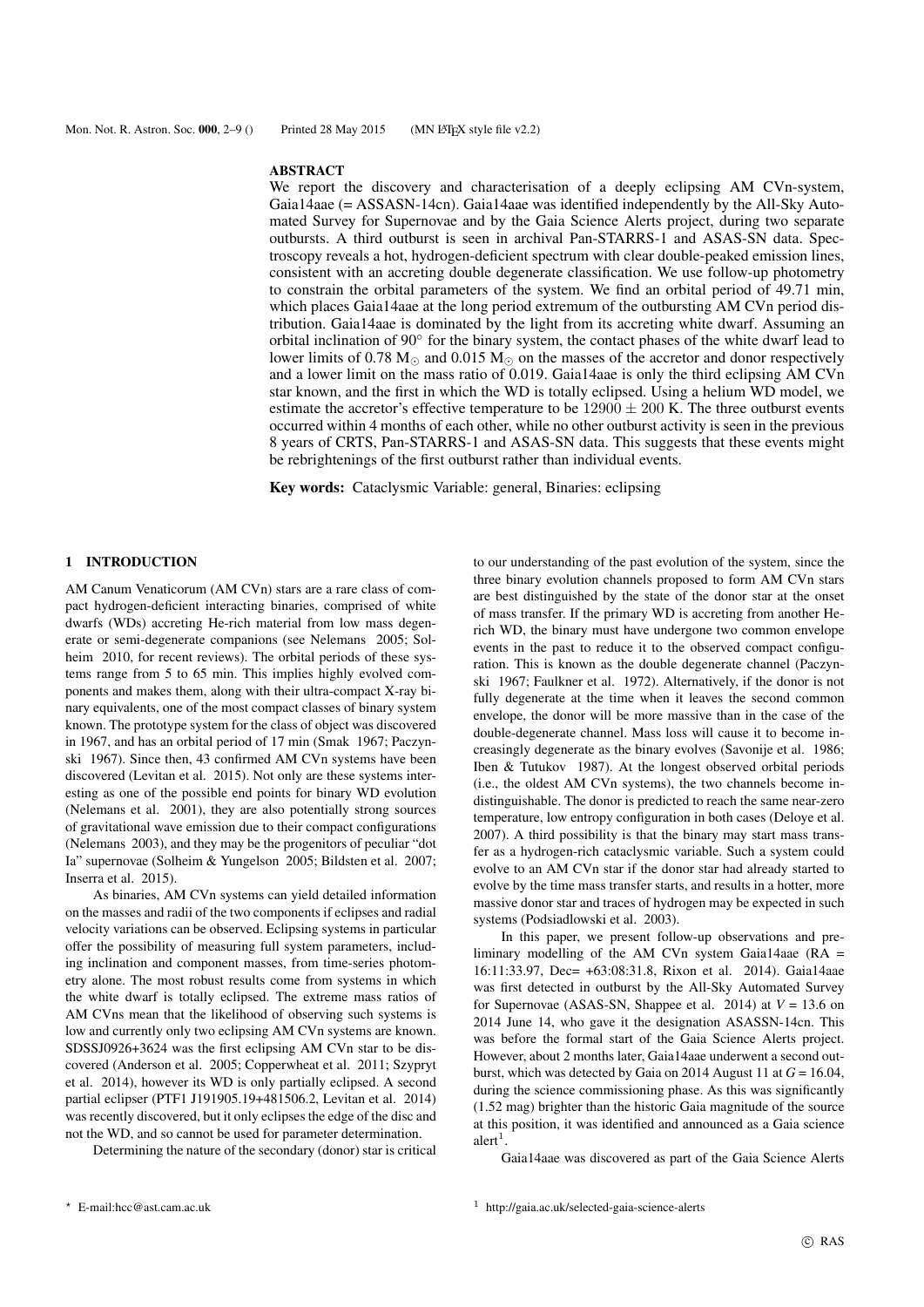(GSA) project (Hodgkin et al. in prep.; Wyrzykowski et al. 2012), which aims to identify such photometric transients in the Gaia satellite data, and publicly announce their discovery on a rapid timescale. Gaia is scanning the entire sky at sub-milliarcsecond resolution with precise photometry and astrometry down to a limiting magnitude of *G*∼20 (*G* is the Gaia white light bandpass; Jordi et al. 2010). Over the five year mission each position on the sky will be observed on average 70 times. These repeated observations of the entire sky mean that alongside the primary science mission of Gaia, to provide spatial, kinematic and physical parameters for a billion stars in the Milky Way, the satellite will also observe many transient and time-domain phenomena, which will be explored systematically by the GSA project.

Many of the known AM CVn systems display outbursts and super-outbursts in their long-term light curves (Levitan et al. 2015; Ramsay et al. 2012), during which they brighten by 3-4 mag over timescales of 1-2 days and last weeks to months. Currently, it appears that about 60 per cent (27/44) of the known AM CVn systems display outbursts (Levitan et al. 2015). Gaia will play an important role in the discovery of new cataclysmic variables (CVs), both in outburst, and also through their decrease in magnitude during eclipses. From pre-launch simulations, we expect that ∼1000 new CVs, including a number of evolved systems and AM CVn systems will be found by Gaia over its mission lifetime.

#### 2 OBSERVATIONAL DATA

A 300s long-slit spectrum of Gaia14aae was taken on the night of 2014 October 13 (MJD 56943.88751 at the mid-point of the exposure), when the system had returned to its quiescent state  $(i = 18.74)$  $\pm$  0.02 mag). This spectrum was obtained using the ACAM camera, with the V400 grating, on the 4.2-m William Herschel Telescope (WHT). The data were reduced within IRAF in the standard fashion. The extracted and calibrated spectrum has a resolution of  $\sim$ 12 Å and a S/N of  $\sim$ 20 in the continuum. The spectrum, plotted in Fig. 1, shows clear He emission lines, but no detectable H lines. The emission lines are broad (FWHM =  $2415 \pm 100$  km/s) and display double-peaked profiles, which are typical of AM CVn stars, revealing the presence of an He-dominated accretion disc. Based on this spectrum, we classified Gaia14aae as an AM CVn system. The spectral classification and similarities to other eclipses motivated the acquisition of further photometry. The peak velocities of the two emission components are at  $800 \pm 50$  km/s relative to rest frame, averaged over all detected emission lines. Measurements of the peak separation of the individual double peaked lines all agree within  $3\sigma$  of the average value. We do not see a sharp central spike between the lines, which is observed in many AM CVn stars and thought to originate on the surface of the WD (Marsh 1999; Morales-Rueda et al. 2003; Roelofs et al. 2007, 2009). This might be due to the low resolution of the spectrum, although it could also be because of the high inclination of this system, as appears to be the case with SDSSJ0926+3624 (Copperwheat et al. 2011). On the ephemeris given in Section 3, the WHT spectrum was taken away from eclipse at phase 0.22. Thus, the absence of the emission spike is not due to the white dwarf eclipse.

The historic optical and infrared fluxes of Gaia14aae in presumed quiescence are also shown in Fig. 1. The optical fluxes are from the Sloan Digital Sky Survey (SDSS) DR 10 (Aihara et al. 2011), while the infrared fluxes are from forced photometry at the SDSS source location (Lang 2014) on Wide-Field Infrared Survey Explorer (WISE; Wright et al. 2010) images. Ultraviolet (UV) imTable 1. Log of photometric observations of Gaia14aae used in this work.

| Observatory                  | Obs. date (UT) | Filter       | Exposures (s)                   |
|------------------------------|----------------|--------------|---------------------------------|
| Gaia                         | 2014 08 11     | G            | 45                              |
| ASAS-SN                      | 2012 - 2015    | V            | $129\times180$                  |
| Loiano 1.5m Cassini          | 2014 10 24     | $\mathbf{g}$ | $3\times300, 91\times30$        |
| Telescope + BFOSC            | 2014 10 25     | g            | $135\times30$                   |
| Bialkow 0.6m, Poland         | 2014 10 18     | BV           | $30\times120$                   |
|                              | 2014 10 19     | BV           | $37\times120$                   |
| CIECEM 0.35m, Spain          | 2014 10 21 to  | clear        | $40\times180, 8\times150$       |
|                              | 2014 11 18     |              | $111 \times 120, 399 \times 90$ |
| pt5m, La Palma               | 2014 10 25     | V            | $61\times 60$                   |
|                              | 2014 10 22     | V            | $36\times 60, 21\times 120$     |
| 0.6m ASV, Serbia             | 2014 10 21     | BVRI         | $6\times300$                    |
| Belogradchik AO 0.6m,        | 2014 10 21     | BVR          | $2\times 300$                   |
| Bulgaria                     |                |              |                                 |
| Asiago 1.82m Copernico       | 2014 12 11     | r            | $169\times20$                   |
|                              | 2014 12 12     | g            | $169\times20$                   |
| 4.2m WHT+ACAM                | 2014 12 18     | V            | $491\times5$                    |
| Mercator                     | 2015 01 15     | $g r+i$      | $232\times30$                   |
| Catalina ( <i>historic</i> ) | $2005 - 2014$  | clear        | $107\times30$                   |
| Pan-STARRS1 (historic)       | $2010 - 2014$  | grizy        | $66\times30$                    |

ages are also available from Galaxy Evolution Explorer (*GALEX*; Martin et al. 2005) DR 6. The *GALEX* archive contains three pairs of FUV & NUV observations for Gaia14aae, one obtained on 2005 March 9, and the other two on 2007 May 24. All three observations had short exposure times,  $143-195$  s. One of the May 2007 observations shows the system at a significantly fainter level than the other two. While our current ephemeris is not sufficiently accurate to establish the orbital phases of the *GALEX* observations, it is most likely that the system was caught close to the eclipse of the primary. The eclipse duration, discussed in Section 3, is 111 s, shorter than but comparable to the *GALEX* observations. All fluxes have been corrected for Galactic extinction towards the source,  $E(B - V) =$ 0.018 (Schlegel et al. 1998). The absolute flux calibration of the WHT+ACAM spectrum has been scaled to match the SDSS  $r$  and i band magnitudes for Gaia14aae.

The initial determination that Gaia14aae was eclipsing was made by the "Centre for Backyard Astrophysics" project (Skillman & Patterson 1993); who established a preliminary period for Gaia14aae of 49.7 min (de Miguel 2014). Following this, an intensive photometric monitoring campaign was undertaken for Gaia14aae at a number of telescopes, as detailed in Table 1. In addition to this, we searched the databases of the Catalina Real-time Transient Survey (CRTS; Drake et al. 2009), Pan-STARRS-1 (PS1; Magnier et al. 2013; Schlafly et al. 2012; Tonry et al. 2012) and ASAS-SN (Shappee et al. 2014) for pre-discovery images covering the position of Gaia14aae. The cadence of the CRTS data is relatively low, but during those observations no outbursts were observed. The average quiescent magnitude in CRTS for Gaia14aae is 18.64 ± 0.14 mag. PS1 detected an outburst of Gaia14aae on 2014 July 7, when it reached 15.38 mag in *i*-band, compared to 18.74  $\pm$ 0.02 mag in quiescence. Two eclipses of Gaia14aae are also visible in the PS1 data. ASAS-SN has many upper limits for the light curve and detected the decline of the outburst they discovered, as well as some data on the second outburst, but only place limits on the third outburst. The combined light curve for Gaia14aae spanning 8 years of PS1, CRTS, ASAS-SN and Gaia data is shown in Fig. 2. The first Gaia data point shown is the average of the 1.5 days of data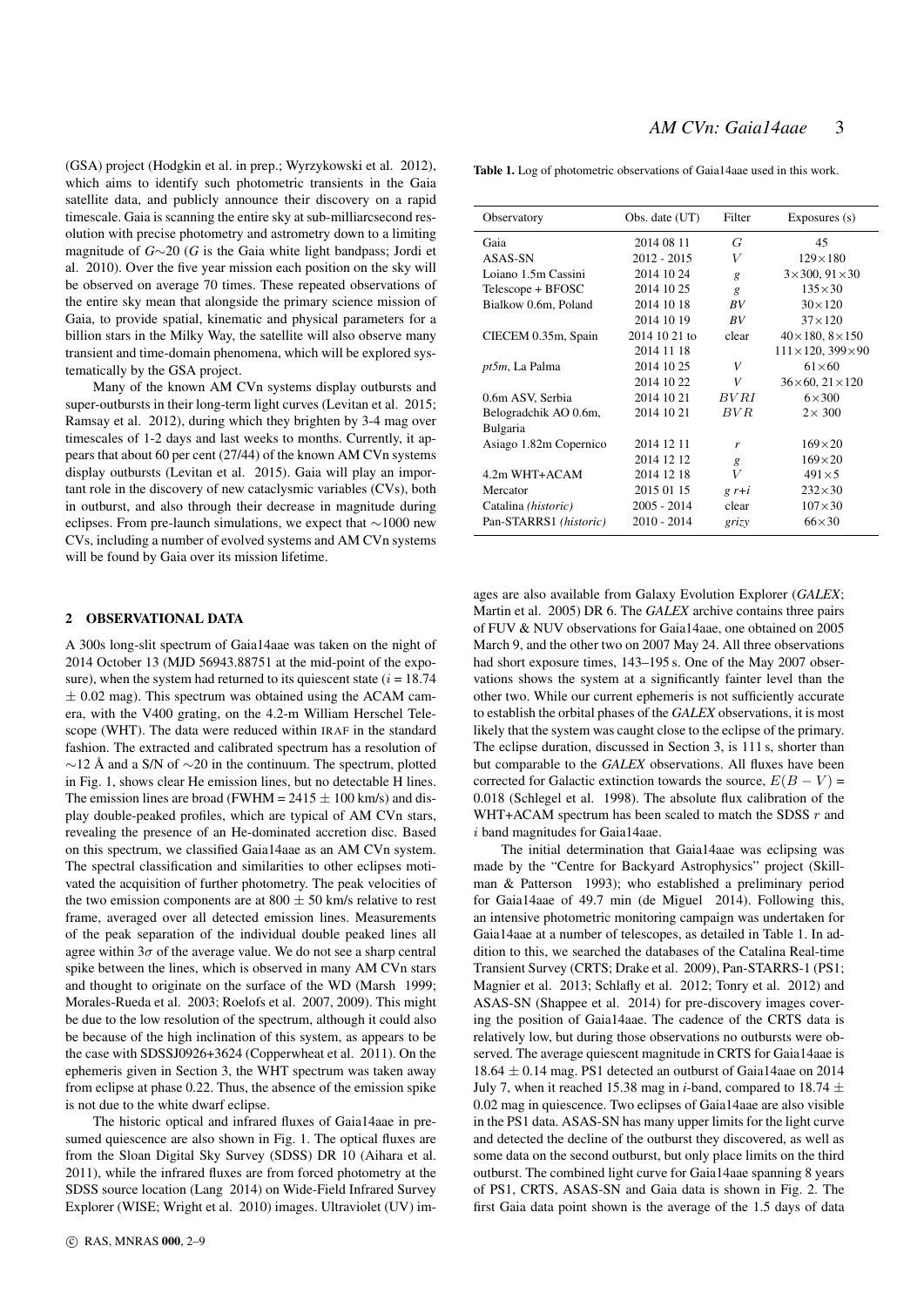

Figure 1. WHT+ACAM spectrum of Gaia14aae taken on 2014 October 13 during quiescence, showing double-peaked He emission and an absence of H lines. The historical *GALEX* and SDSS photometry are also shown as red points; the fainter *GALEX* magnitudes probably cover an eclipse. The blue and magenta lines are  $T_{\text{eff}} = 12700 \text{ K}$  and 13100 K respectively He-atmosphere models fitted to the optical flux and two different epochs of UV flux. The top-right inset shows the spectral energy distribution (SED) fit with the WISE data included, the bottom-right inset shows a zoom in of the He <sup>I</sup> λ6678 line in velocity space.

Gaia had observed before the outburst was discovered. This may already included some of the rise of the outburst and thus be higher than the true historic magnitude.

From the combined light curve, it appears that Gaia14aae underwent at least three outbursts between 2014 June and September. The first outburst was seen by ASAS-SN on 2014 June 14. The second outburst was seen by PS1 in *i*-band on 2014 July 7 and ASAS-SN on 2014 July 8. The limits measured by ASAS-SN between 2014 June 20 (6 days after the first outburst) and June 27 (9 days before the second outburst) rule out the possibility that the first and second outburst are in fact one continuing event. The third outburst of the system was caught by Gaia on 2014 August 13, and is constrained by the Gaia historic data 1.5 days prior, the PS1 detections of the system in quiescence in *i* band 24 days prior and in *z* band 7 days after, as well as ASAS-SN limits 1 day after, suggesting this outburst had a short duration.

A number of follow-up studies were conducted. Imaging obtained with the *pt5m*, La Palma (Hardy et al. in prep.) was reduced using the ULTRACAM pipeline (Dhillon et al. 2007), while for all other instruments with the exception of WHT+ACAM, the data were debiased and flatfielded using standard techniques. The ACAM data was taken using a small CCD window and a fast readout mode; as no suitable flatfield or bias frames were available, these calibrations have not been applied. However, as we are performing differential photometry over a small area on a single night, this should not affect our results significantly. ASTROME-TRY.NET (Lang et al. 2010) was run on each image, excluding the Cassini+BFOSC, Asiago 1.82m Copernico and WHT+ACAM data, to register it to a common World Coordinate System. SEX-TRACTOR (Bertin & Arnouts 1996) was used to detect, deblend and measure the instrumental magnitudes of all sources in the field. Finally, the list of sources detected in each image was uploaded to the Cambridge Photometry Calibration Server (CPCS<sup>2</sup>; Wyrzykowski et al. 2013), which calibrates all the data from different telescopes to a common photometric system. To measure the magnitude of Gaia14aae on the BFOSC, Asiago and ACAM images, we used co-located list-driven differential photometry as described in Irwin et al. (2007), using the CASUTOOLS package, yielding a precision of 15-18 millimag for Gaia14aae while out of eclipse. The comparison stars were checked and found to be photometrically stable. To correct for light travel times, we converted the MJD (UTC) times of all data to the barycentric dynamical timescale (TDB).

#### 3 ANALYSIS

In order to estimate the WD temperature, we assume that the contribution of the accretion disc to the *GALEX* FUV and NUV fluxes is negligible, and fit the three ultraviolet observations with heliumatmosphere models from Koester (2010), as shown in Fig. 1. We estimate the contribution of the accretion components from the rband light curve (discusses below), which is consistent with the assumptions used in the DB model. The two sets of "bright" *GALEX* FUV and NUV fluxes are consistent with effective temperature estimates of  $T_{\text{eff}}$  = 12900  $\pm 200$  K (from  $T_{\text{eff}}$  = 12700 K, magenta line and 13100 K, blue line, respectively). DB white dwarfs have very weak lines at such low temperatures, and thus are not detectable

<sup>2</sup> gsaweb.ast.cam.ac.uk/followup/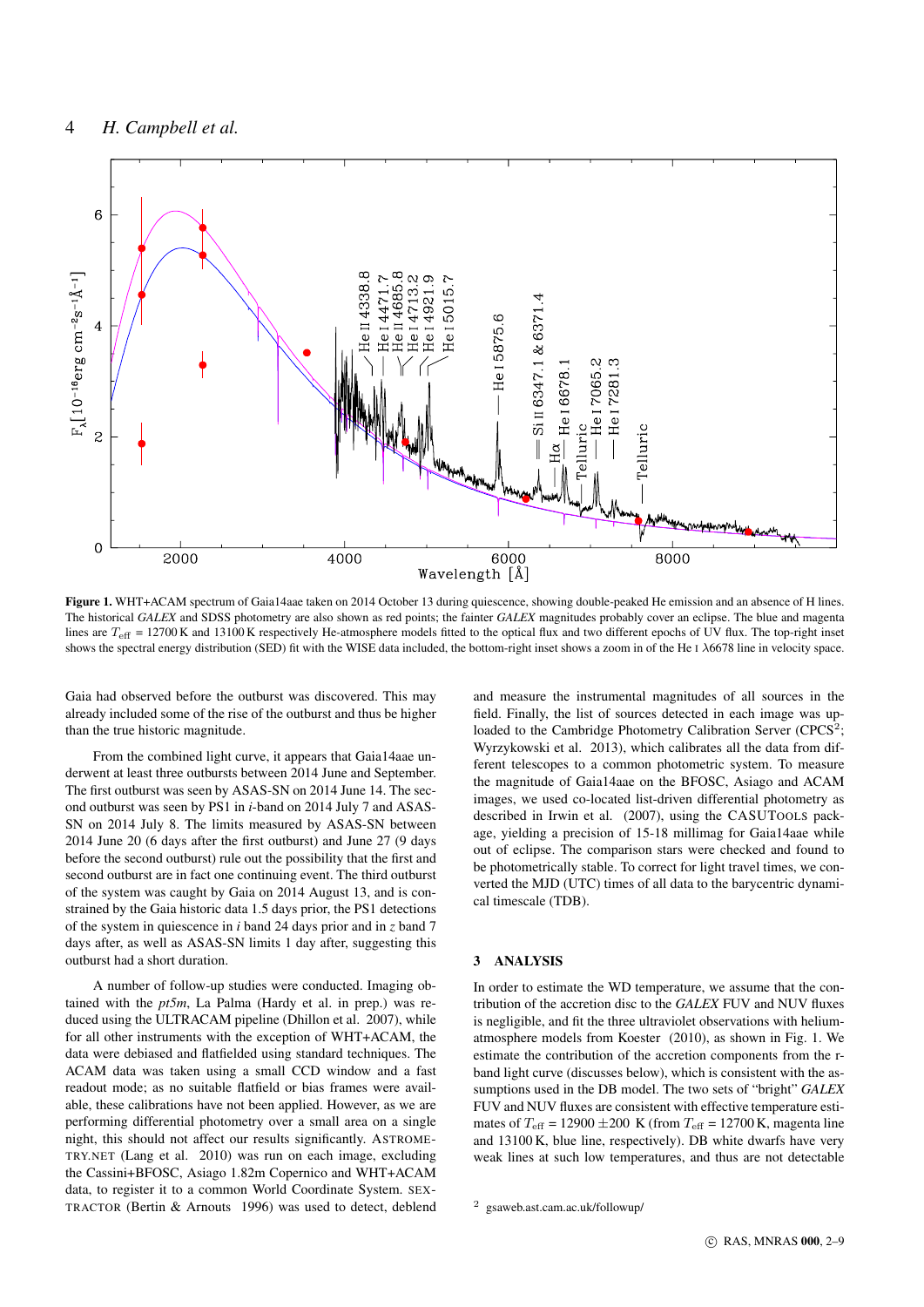

Figure 2. Historic light curve from CRTS (black crosses) and Pan-STARRS1 (filled circles) spanning eight years of observations. Pan-STARRS1 clearly detected outbursts from Gaia14aae in 2014, and appears to have seen two eclipses. The ASAS-SN and Gaia detections are shown by the turquoise diamonds (and limits as grey triangles) and a purple stars respectively. This historic light curve begins on 2006 January 5 and ends on 2015 March15.

given the much stronger emission lines at this resolution, which might explain the lack of broad WD absorption features in the spectrum. Adopting a primary mass of  $M_1 = 0.78$  M<sub>☉</sub>, corresponding to the lower limit from the light curve fit (see below), implies a radius of  $R_1 = 7.44 \times 10^8$  cm (using the cooling models of Holberg & Bergeron 2006), and hence a distance of  $225 \pm 10$  pc. There appears to be an IR excess in the WISE photometry when compared to the He-atmosphere model. The IR excess is unlikely to be due to outbursts as the WISE photometry is from observations taken over 2 weeks separated by 6 months. The first set of WISE data was taken over a period from 2010 July 17–23, while the second set was taken over 2010 December 23–29; there are 7 CRTS measurements during the first set of WISE observations which constrain the system to be in quiescence. The cause of the WISE flux excess is unclear.

The ephemeris of Gaia14aae was first determined by fitting a light curve model (Copperwheat et al. 2010) to all the photometric data divided into 16 night-long chunks. The model is composed of a WD, accretion disc and a bright-spot where the gas stream hits the disc. The model took into account the finite exposure lengths of the images, including their readout time, by computing over sub-steps in each exposure. We found the ephemeris of Gaia14aae to be

BMJD (TDB) = 56980.0557197 (13) + 0.034519487 (16) E,

where the zero phase corresponds to the mid-point of the eclipse, based on the time series data from Loiano, Asiago, and WHT. The time of zero phase was chosen to give minimal correlation between the two fitted parameters and the quoted uncertainties are the  $1\sigma$ errors. At present the estimate of the ephemeris suffers from a few caveats. First, the long (30s or 20s) exposures used for the Loiano and Asiago data, and the small number of eclipse times used (3, 1 and 2 from Loiano, Asiago and WHT, respectively) are not ideal. Second, none of these instruments are built for precise timing and may suffer from systematics.

We also modelled the high cadence ACAM light curve shown in Fig. 3. The light from this system is dominated by the WD, with a small contribution from the disc and bright spot. It is estimated that the accretion components (bright spot plus accretion disk) contribute ∼30 per cent of the r-band flux, although of course this component is variable. The pre-eclipse "hump" which originates in the bright spot seems unusually variable, and sometimes can barely be seen, although this may be due to severe flickering. These are aperiodic brightness variations with characteristic timescales of seconds to minutes (Middleditch & Cordova 1982). The amplitude of the flickering exceeds the noise and limits the current model fit. Further observations are required to average the flickering out. The eclipses are sharp-sided and deep, and the mid eclipse depths reach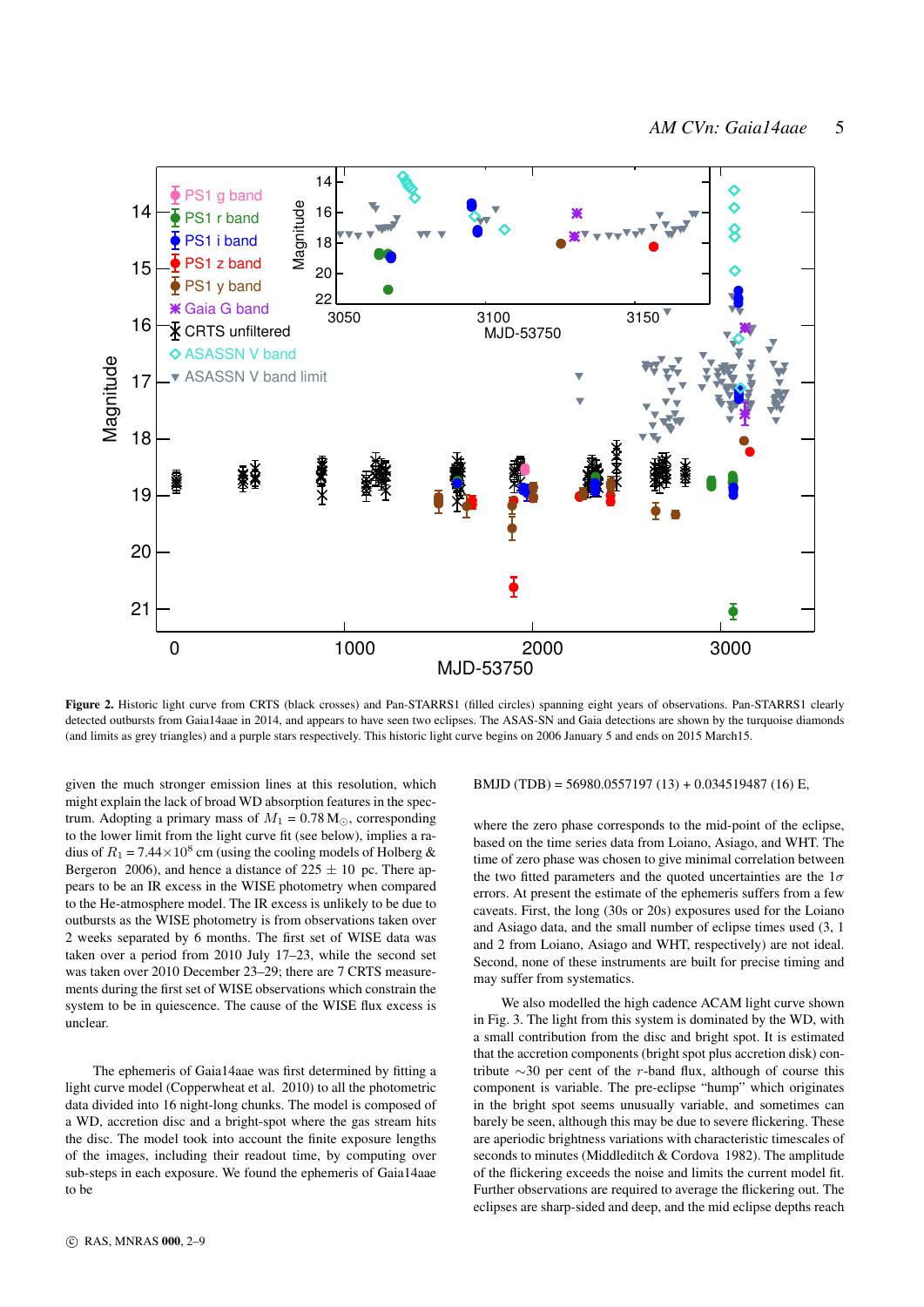![](_page_6_Figure_1.jpeg)

Figure 3. Top: Observed *r*-band WHT+ACAM light curve for Gaia14aae (points) with the best fitting model (lines) comprising of a WD (which is the main contributor to the light), accretion disc and bright-spot where the gas stream hits the disc. Bottom: Zoom in around the eclipses of the light curve shown above.

around 2 mag. In order to constrain the scaled white dwarf radius,  $r_1 = R_1/a$  (where  $R_1$  is radius of the primary and a is the binary separation), we determined the phase of the WD eclipse to be  $\Delta\Phi$  = 0.0373  $\pm$  0.0005 from our model fit. The ingress and egress phases were deduced from the parameterised model of the binary fitted to the WHT+ACAM light curve. This gives us  $r_1$  as a function of the mass ratio  $q$  and the inclination  $i$ . If we then assume a WD mass – radius relation, we can solve for  $M_1$  and  $M_2$  using q,

 $r_1$  and the orbital period using Kepler's laws. Here, we assume the relation of P. Eggleton as quoted in Verbunt & Rappaport (1988), scaling the relation by a factor of 1.05 to account for the finite temperature of the WD.

There are a range of parameters which fit the current data with our model. The model fits shown in Fig. 3 are for  $i = 88^\circ$ . The lower limits to both  $M_1$  and  $M_2$  correspond to  $i = 90^\circ$ ,  $q = 0.019$ ,  $r_1 = 0.026$  and  $a = 0.413R_\odot$ . The lower limit on  $M_1 \simeq 0.782 M_\odot$  is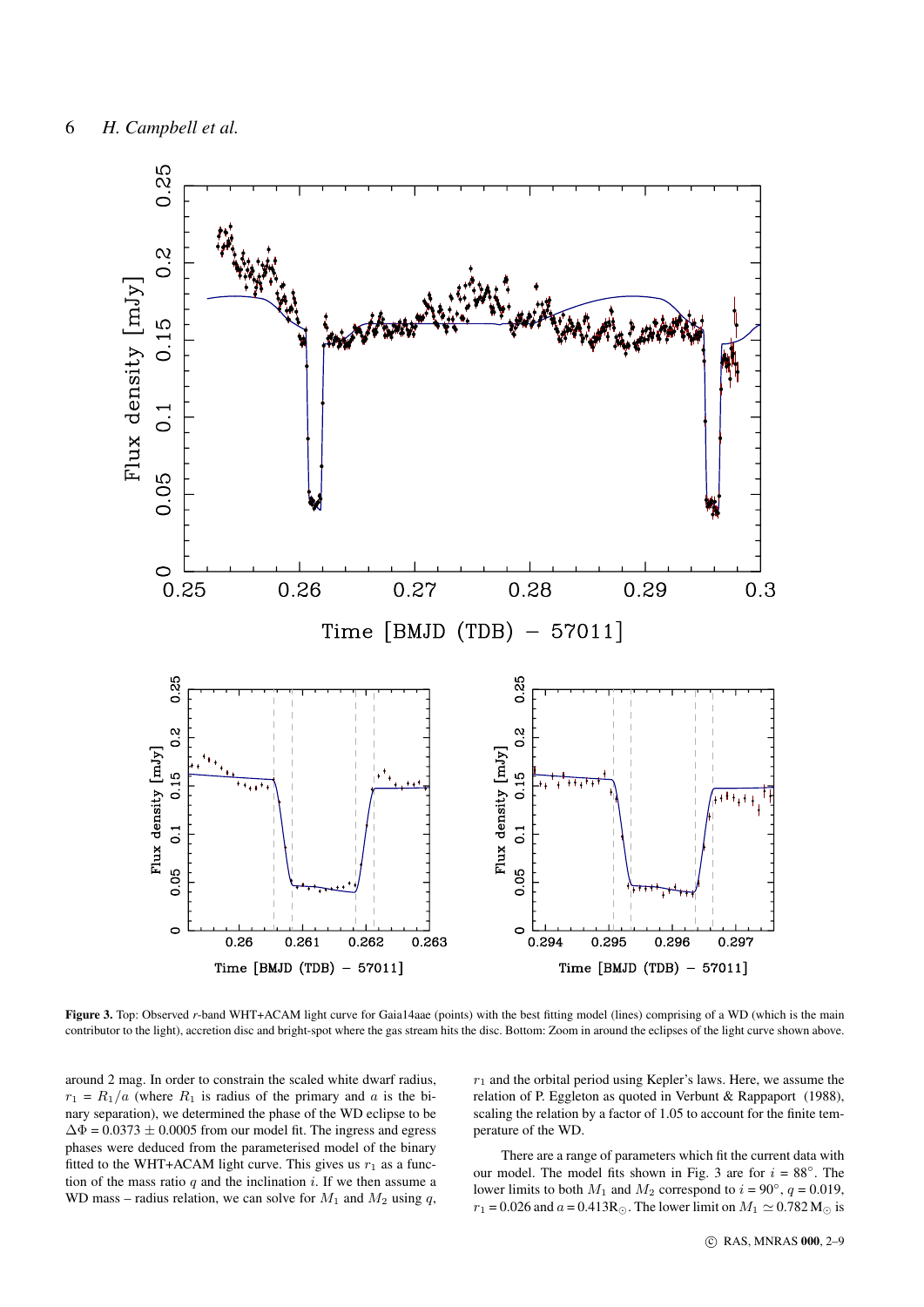consistent with the average mass of WDs in cataclysmic variables (Zorotovic et al. 2011). For  $i = 90^\circ$ , the companion star  $M_2$  has a mass of  $0.015 M_{\odot}$ , which is consistent with expectations for a nearzero entropy donor at a period of ∼50 min (Deloye et al. 2007). For a lower inclination model with  $i = 80^\circ$ ,  $q = 0.133$ ,  $r_1 = 0.013$ ,  $a = 0.488$  R<sub>☉</sub>,  $M_1$  and  $M_2$ , increase to 1.159 M<sub>☉</sub> and 0.154 M<sub>☉</sub> respectively. From our current data, we are unable to derive a secure value of the mass ratio  $q$ , due to the flickering and the weak bright-spot. Hence, we cannot select between the low mass, highly degenerate donor stars characteristic of the double WD route as found for  $i \sim 90^\circ$ , and more massive hot donors that one might expect from the post-CV route ( $i \sim 80^{\circ}$ ). Future high cadence, high S/N observations over multiple orbits might allow us to measure the bright-spot features and break the degeneracy in our derived parameters.

#### 4 DISCUSSION

The orbital periods of AM CVn stars are thought to increase as mass is transferred from donor to accretor, leading to a decrease in the rate of mass transfer as the system evolves (Tsugawa & Osaki 1997; Nelemans et al. 2001). Thermal instabilities are expected and often observed in AM CVn He accretion discs with intermediate mass-transfer rates, and these are sometimes seen as dwarf nova (DN) type outbursts (Tsugawa & Osaki 1997). Intermediate mass-transfer rates are thought to occur for systems with orbital periods of 20 min to ∼40 min (Ramsay et al. 2012; Levitan et al. 2015; Nelemans 2005). Longer period objects ( $P_{\text{orb}} \ge 40$  min) are thought to have low mass transfer rates and stable cool discs, so that these should not have outbursts, which is mostly confirmed by observations (Ramsay et al. 2012). However, the low mass transfer rate could also mean that the intervals between outbursts are very long, so we have simply not observed that many outbursts (Levitan et al. 2015; Kotko et al. 2012; Cannizzo & Nelemans 2015).

Interestingly, Gaia14aae has experienced three outbursts within only three months, while no outbursts were detected in ∼8 years, although we cannot rule out that some could have occurred during gaps in data coverage. Thus to see three outbursts in just a few months, suggests that they are likely to be "rebrightening" outbursts (also known as echo outbursts), rather than independent events. Multiple rebrightenings are frequently observed in outbursting AM CVn stars and evolved cataclysmic variables (e.g. Patterson et al. 1998; Shears et al. 2012; Kato et al. 2014; Meyer & Meyer-Hofmeister 2015). Echo outbursts are very similar to "normal" dwarf nova outbursts, except that they happen in quick succession in a system with otherwise few observed outbursts, and they always happen on the decline from a superoutburst. From Fig. 2 it can be seen that each outburst reaches a lower peak magnitude than the previous outburst, consistent with echo outbursts, where overall, the target is fading, but it has a few echo outbursts following the superoutburst. In between the rebrightenings it fades to nearquiescence. WZ Sge stars and the outbursting AM CVn stars, such as Gaia14aae, both have low mass transfer rates and extreme mass ratios, which are likely to impact on the duration and frequency of outbursts. Levitan et al. (2015) investigates the correlation between orbital period and outburst recurrence time, by extrapolating to rare, long outbursts for long period systems. For our system, with a period of 49.7 mins, they predict outbursts to recur every ∼10 years, although this does not consider rebrightenings.

It is somewhat surprising that Gaia14aae shows outbursts at all, because a system with such a long orbital period is expected to have a stable, cool disc (Solheim 2010). However, recent studies by Cannizzo & Nelemans (2015) and Kotko et al. (2012) used a disc instability model and the observed outburst properties of systems, as compiled by Levitan et al. (2015), to find that systems with higher mass accretors, have lower outburst thresholds and are more likely to undergo outbursts. Along with other long period AM CVn stars which experience outbursts, SDSS J090221.35+381941.9 (Kato et al. 2014) and CSSJ045019.7+093113 (Woudt et al. 2013), these authors suggest that the transition to a stable disc may happen at longer orbital periods in some cases (or perhaps not at all).

The temperature of the WD implies an accretion rate, if accretion-heated, of  $7 - 8 \times 10^{-11}$  M<sub>☉</sub> yr<sup>-1</sup> for 0.75M<sub>☉</sub> (Townsley  $&$  Gänsicke 2009). Combined with the masses we derive, this accretion rate is more consistent with a degenerate donor (Deloye et al. 2007), suggesting that the system may have descended from a merging double WD, and that it may have had a much shorter orbital period in the past  $(<10$  min).

For comparison, we can compare the accretion rate implied from the WD temperature to the stability criteria of the disc instability model in Kotko et al. (2012). A disc will be stable in the high state if it is too hot and it will be stable in the low state if it is too cold. For the system to be unstable, the accretion rate in the disk must be between the limits for the critical accretion rate for hot  $(M_{cr}^+)$  and cold  $(M_{cr}^-)$  stable equilibrium accretion rates. For an inclination of 90◦ , with no hydrogen, 98 per cent helium and 2 per cent metals, the upper critical rate is  $\dot{M}_{cr}^+ = 5.2 \times 10^{-9}$  M<sub>☉</sub> yr<sup>-1</sup> and lower critical rate is  $\dot{M}_{cr}^-$  = 4.3×10<sup>-12</sup> M<sub>☉</sub> yr<sup>-1</sup>. The WD temperature inferred accretion rate of  $7 - 8 \times 10^{-11}$  M<sub>☉</sub> yr<sup>-1</sup> is between the these limits. In fact, for any plausible parameters of the disk instability model, the inferred accretion rate is orders of magnitude below the hot, stable state, and a factor ∼20 above the cool, stable state. Thus, Gaia14aae is consistent with the disc instability models for AM CVn stars, since the accretion rate inferred from the WD temperature lies in the unstable regime at this orbital period and mass. Our estimate of the accretion rate could be too high because the WD temperature at the long period of Gaia14aae may be set by simple WD cooling (Bildsten et al. 2006). However, it would need to be a factor of 20 lower than we estimate to have an accretion rate below the lower critical rate  $\dot{M}_{cr}^-$ .

In the future, there is a variety of data which will be essential for fully characterising Gaia14aae. Firstly, more precise, high cadence photometry can be used to average out flickering, which is limiting the analysis of the light curve at present. It is vital to observe the bright spot in the system, as this will precisely pin down the orientation, thus allowing the system parameters to be accurately calculated. Further spectra may allow us to detect the same narrow spikes between the double peaked emission lines that are seen in other AM CVn stars. Combined with the phase from eclipses, this could allow a definitive proof that the spike originates on the accreting WD. Spectra will also provide information on the elements present in the system, useful for understanding the evolutionary history of Gaia14aae. Gaia will also provide parallax and proper motion, and having an accurate distance to the system will allow system parameters, such as the WD temperature, to be better constrained. Finally, long term precision timing will be needed to detect the expected period change due to gravitational radiationdriven mass transfer. This effect should cause a progressive delay in the arrival time of eclipses, but it may be at least a decade before this can be detected.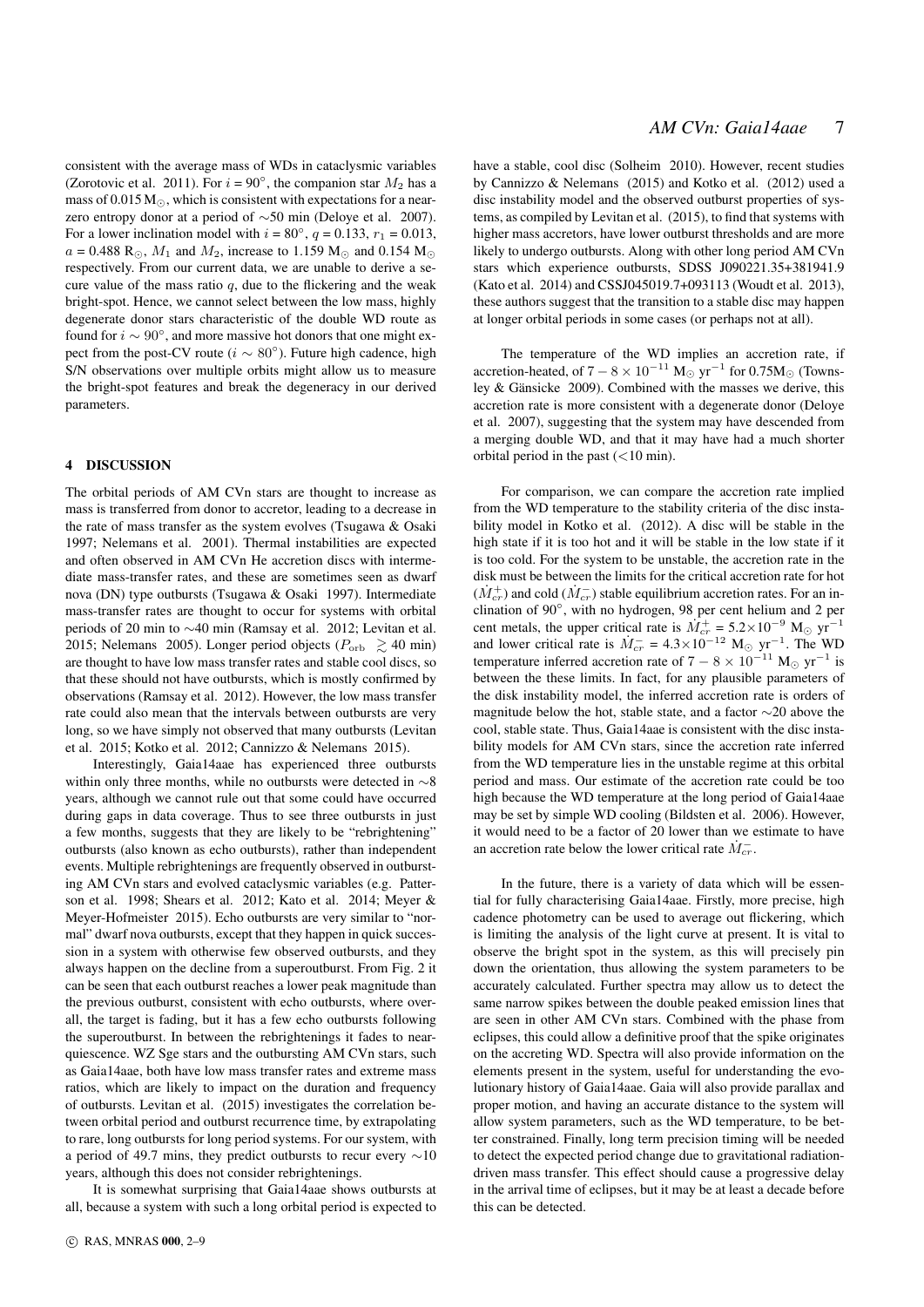#### 8 *H. Campbell et al.*

#### 5 CONCLUSIONS

Gaia14aae was found as a transient in Gaia data on 2014 August 11. We undertook spectroscopic and photometric follow-up and identify it as an AM CVn system. Gaia14aae is a deeply eclipsing system, with the accreting white dwarf being totally eclipsed on a period of 0.034519 days (49.71 min). It is the third eclipsing AM CVn known, the second in which the white dwarf is eclipsed, and the first in which the white dwarf is totally eclipsed. We detected three outbursts over ∼4 months. The orbital period places Gaia14aae at the long period extremum of the outbursting region of the AM CVn distribution. A helium WD model was used to estimate an effective temperature of  $\sim$ 12900  $\pm$  200 K for the white dwarf. We used the contact phases of the WD eclipse to place lower limits of  $0.78M_{\odot}$  and  $0.015M_{\odot}$  on the masses of the accretor and donor respectively, which correspond to an inclination of 90°, a mass ratio of 0.019 and an orbital separation of  $0.41R_{\odot}$ . The deep eclipses shown by Gaia14aae, suggest that future observation have the potential to lead to the most precise parameter determinations of any AM CVn star discovered to date.

#### 6 ACKNOWLEDGEMENTS

We acknowledge ESA Gaia (cosmos.esa.int/gaia), DPAC (http://www.cosmos.esa.int/web/gaia/dpac), and the DPAC Photometric Science Alerts Team (gaia.ac.uk/selected-gaiascience-alerts). This work was partly supported by the European Union FP7 programme through ERC grant nos. 320360 and 320964 (WDTracer). TRM, EB and DS acknowledge support from the UK STFC in the form of a Consolidated Grant #ST/L00073. AH acknowledges support from the Leverhulme Trust through grant RPG-2012-541. MT, LT and PO are partially supported by the PRIN-INAF 2014 Transient Universe: unveiling new types of stellar explosions with PESSTO. The research leading to these results has received funding from the European Union Seventh Framework Programme [FP7/2007-2013] under grant agreement num. 264895. We acknowledge support from the Polish NCN grant 2012/06/M/ST9/00172 to LW, OPTICON FP7 EC grant no 312430 and Polish MNiSW W32/7.PR/2014 grant to LW. TW-SH is supported by the DOE Computational Science Graduate Fellowship, grant number DE-FG02-97ER25308. Support for JLP is provided in part by FONDECYT through the grant 1151445 and by the Ministry of Economy, Development, and Tourism's Millennium Science Initiative through grant IC120009, awarded to The Millennium Institute of Astrophysics, MAS. GD and OV gratefully acknowledge the observing grant support from the Institute of Astronomy and Rozhen NAO BAS; this work is in line with the Projects No 176011, No 176004 and No 176021 supported by the Ministry of Education, Science and Technological Development of the Republic of Serbia. B.S. is supported by NASA through Hubble Fellowship grant HF-51348.001 awarded by the Space Telescope Science Institute, which is operated by the Association of Universities for Research in Astronomy, Inc., for NASA, under contract NAS 5-26555. PAW thanks the National Research Foundation for a research grant. We acknowledge support from the Polish NCN grant 2011/03/B/ST9/02667 to ZK.

We thank the Comité Científico Internacional (CCI) of the European Northern Observatory (ENO) in the Canary Islands, for awarding time for this project under the 5% International Time Programme (ITP).

Pan-STARRS1 is run by the Institute for Astronomy, University of Hawaii, Pan-STARRS Project Office, Max Planck Institute

for Astronomy, Heidelberg, Max Planck Institute for Extraterrestrial Physics, Garching, Johns Hopkins University, Durham University, University of Edinburgh, Queen's University Belfast, Harvard-Smithsonian Center for Astrophysics, Las Cumbres Observatory Global Telescope Network Incorporated, National Central University of Taiwan, Space Telescope Science Institute, NSF Grant AST-1238877, the University of Maryland, and Eotvos Lorand University, Los Alamos National Laboratory, and NASA Grants NNX08AR22G issued by the Planetary Science Division of the NASA Science Mission Directorate, and grants NNX12AR65G, NNX14AM74G issued through the NEO Observation Program.

The CSS survey is funded by NASA under Grant No. NNG05GF22G issued through the Science Mission Directorate Near-Earth Objects Observations Program. The CRTS survey is supported by the U.S. National Science Foundation under grants AST-0909182 and AST-1313422. The WHT is operated by the Isaac Newton Group in the Spanish Observatorio del Roque de los Muchachos (Proposal P29). The Copernico 1.82m telescope is operated by INAF Osservatorio Astronomico di Padova.

#### **REFERENCES**

- Aihara H. et al., 2011, ApJS, 193, 29
- Anderson S.F. et al., 2005, AJ, 130, 2230
- Bertin E., Arnouts S., 1996, A&A, 117, 393
- Bildsten L., Shen K.J.,Weinberg N.N., Nelemans G., 2007, ApJ, 662, 95
- Bildsten L., Townsley D.M., Deloye C.J., Nelemans G., 2006, ApJ, 640, 466
- Cannizzo J.K., Nelemans G., 2015, AJ, submitted
- Copperwheat C.M. et al., 2010, MNRAS, 402, 1824
- Copperwheat C.M. et al., 2011, MNRAS, 410, 1113
- Deloye C.J., Taam R.E., Winisdoerffer C., Chabrier G., 2007, MNRAS, 381, 525
- Dhillon V.S. et al., 2007, MNRAS, 378, 825
- Drake A.J. et al., 2009, ApJ, 696, 87
- Faulkner J., Flannery B.P., Warner B., 1972, ApJ, 175, 79
- Holberg J.B., Bergeron P., 2006, AJ, 132, 1221
- Iben I.J., Tutukov A.V., 1987, ApJ, 313, 727
- Irwin J. et al., 2007, MNRAS, 375, 1449
- Inserra C. et al., 2015, ApJL, 799, 1
- Jordi C. et al., 2010, A&A, 523, 14
- Kato T. et al., 2014, PASJ, 66, 7
- Koester D., 2010, Mem. Soc. Astron. Ital., 81, 921
- Kotko I., Lasota J.P., Dubus G., Hameury J.M., 2012, A&A, 544, A13
- Lang D., Hogg D.W., Mierle K., Blanton M., Roweis S., 2010, AJ, 139, 1782
- Lang D., 2014, AJ, 147, 108
- Levitan D. et al., 2014, ApJ, 785, 114
- Levitan D. et al., 2015, MNRAS, 446, 391
- Magnier E.A. et al., 2013, ApJS, 205, 20
- Marsh T. R., 1999, MNRAS, 2, 443
- Martin C., GALEX Team, 2005, in ASP Conf. Ser., 216, 221
- Meyer F., Meyer-Hofmeister E., 2015, submitted to PASJ
- Middleditch J., Cordova F.A., 1982, ApJ, 255, 585
- de Miguel E., 2014, vsnet-alert 17874
- Morales-Rueda L., Marsh T.R., Steeghs D., Unda-Sanzana E., Wood J.H., North R.C., 2003, A&A, 405, 249
- Nelemans G., Portegies Zwart S.F., Verbunt F., Yungelson L.R., 2001, A&A, 368, 939